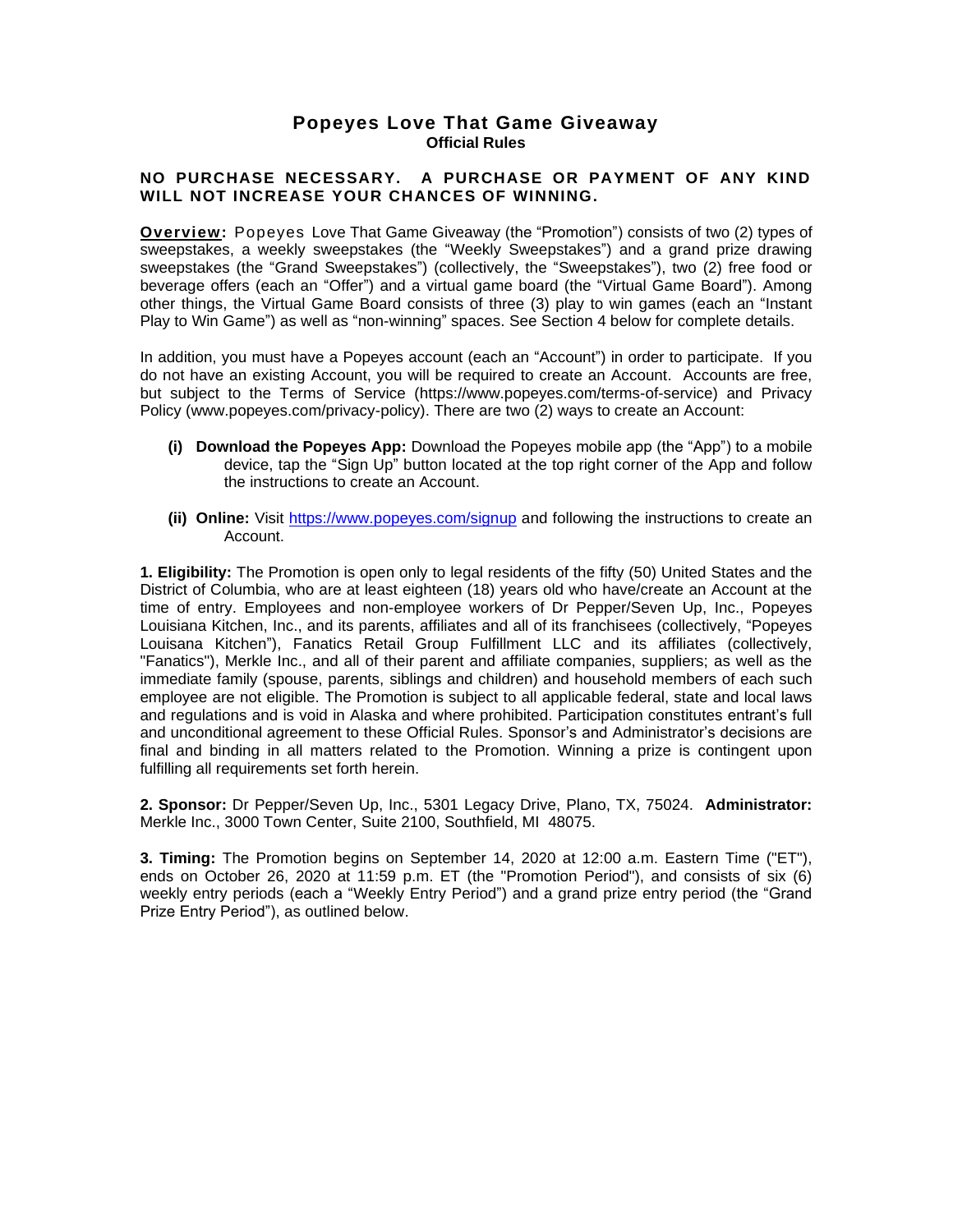| Entry<br><b>Period</b> | <b>Start Date</b><br>at 12:00 a.m. ET | <b>End Date</b><br>at 11:59 p.m. ET | Approximate<br>Drawing Date at 12:00<br>p.m. ET |
|------------------------|---------------------------------------|-------------------------------------|-------------------------------------------------|
| Weekly 1               | September 14, 2020                    | September 20, 2020                  | September 22, 2020                              |
| Weekly 2               | September 21, 2020                    | September 27, 2020                  | September 29, 2020                              |
| Weekly 3               | September 28, 2020                    | October 4, 2020                     | October 6, 2020                                 |
| Weekly 4               | October 5, 2020                       | October 11, 2020                    | October 13, 2020                                |
| Week 5                 | October 12, 2020                      | October 18, 2020                    | October 20, 2020                                |
| Week 6                 | October 19, 2020                      | October 26, 2020                    | October 27, 2020                                |
| <b>Grand Prize</b>     | September 14, 2020                    | October 26, 2020                    | October 27, 2020                                |

Administrator's computer is the official time-keeping device for this Promotion.

**4. How to Enter the Promotion/Receive an Offer/Advance on the Virtual Game Board:** In order to participate in the Promotion, you must have a code ("Code"). There are three (3) ways to obtain a Code, as outlined below (please note Mail in Requests will only be accepted if they are postmarked by September 28, 2020 and received until October 5, 2020):

**a. Make a Purchase:** During the Promotion Period, visit a *participating*† Popeyes location, purchase a medium fountain drink (30 oz.) and locate one (1) sticker ("Sticker") attached to the fountain drink cup. Peel the Sticker off the cup to reveal a Code on the Sticker\*. Keep the Sticker Code, which you will need to have available in order to complete the entry instructions below.

†Not all Popeyes locations are participating in the Promotion.

### **b. Free Sticker/Code Request:**

- I. Mail in Request From August 31, 2020 to September 28, 2020: To obtain a Sticker without making a purchase (each including a free Code), send a selfaddressed, stamped envelope and mail it in an envelope with proper postage to: "Popeyes Love That Game", c/o Merkle Inc., P.O. Box 5557, Department 844837, Kalamazoo, MI 49003-5557. Limit: One (1) Sticker/Code request per envelope. All mail-in requests must be handwritten and must be postmarked by September 28, 2020 and received by October 5, 2020. All Sticker/Code requests become the exclusive property of Sponsor and none will be acknowledged or returned. You will receive a Sticker by mail. Proof of sending or submission will not be deemed to be proof of receipt by Sponsor. Sponsor is not responsible for lost, late, incomplete, invalid, unintelligible, illegible, misdirected or postage-due free Sticker/Sticker Code requests, which will be discarded. Administrator will mail you a free Sticker\*/Code within seven (7) business days from your postmark date. Keep the Code, which you will need to have available in order to complete the entry instructions below.
- II. Online Free Code Request -- From September 29, 2020 to October 26, 2020: To request a free Code online, visit [https://drpepper](https://drpepper-lovethatgame.promo.eprize.com/)[lovethatgame.promo.eprize.com/](https://drpepper-lovethatgame.promo.eprize.com/) and follow the links and instructions to complete and submit the free Code request form. You will receive a Code via an automated email, which should be received no later than the end of the next business day. All requests must be received by October 26, 2020 at 9:00 p.m. ET. Sponsor is not responsible for lost, late, incomplete, invalid, unintelligible, or misdirected requests, which will not be honored. Keep the Code, which you will need to have available in order to complete the entry instructions below.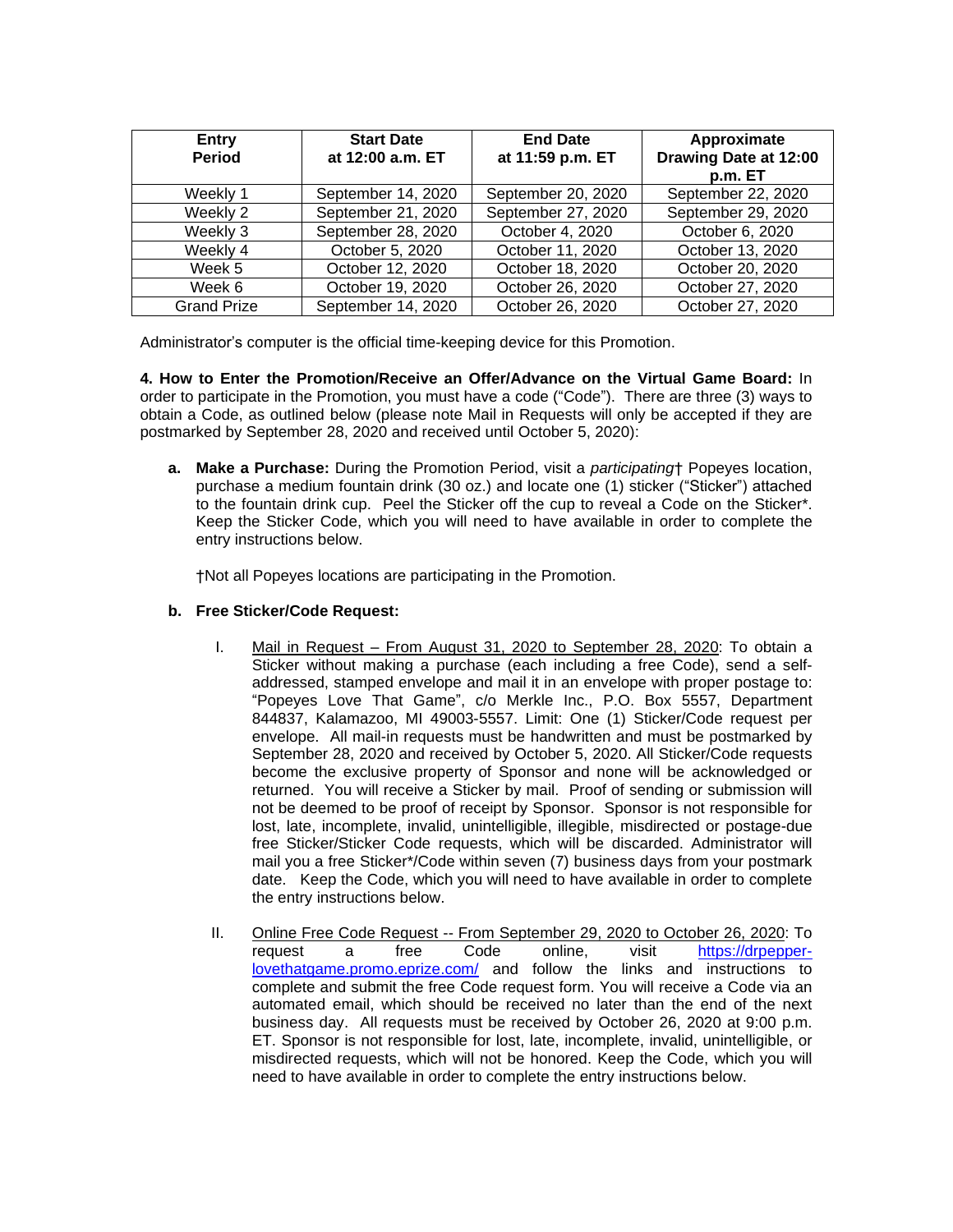\* Fanatics Promotional Code: Your Sticker will also include one (1) Fanatics promotional code redeemable for 30% off a purchase at Fanatics.com, terms and conditions apply. Expires February 28, 2021.

Once you have obtained a Code, during the Promotion Period, launch the App or visit popeyes.com and log into your Account. Then, click on the banner advertising this Promotion (the "Website") and follow the links and instructions to complete and submit the registration form or login, by providing the email address associated with your Account and enter the Code. After logging in or completing the registration form and entering the Code, you automatically will receive one (1) Weekly Sweepstakes entry into the applicable Weekly Entry Period drawing, and one (1) Grand Sweepstakes entry into the Grand Prize Entry Period drawing. You will also receive one (1) of two (2) Offers (which will automatically be added to your Account), and one (1) dice roll on the Virtual Game Board for entering a Code, as outlined below. In addition, you will receive one (1) "dice roll" on the Virtual Game Board when you first register for the Promotion on the App or at popeyes.com. Furthermore, you can Share on Twitter for a bonus dice roll on the Virtual Game Board, also outlined below.

**Offer Details:** One (1) of the following Offers will be deposited into your Popeyes Account. The Offer must be redeemed at participating Popeyes restaurants, participation will vary, on or before restaurant closing on November 30, 2020 during the hours the menu item is served. Offers cannot be redeemed on kiosk or delivery orders, are subject to verification at a participating restaurant and are not valid in combination with any other offer, discount, or coupon. Limit one (1) Offer coupon redemption per claimant per transaction per day.

- i. Free Cajun Fries Offer, redeemable at a participating Popeyes: applicable taxes apply. Expires November 30, 2020. Approximate Retail Value ("ARV"): \$1.99.
- ii. Free Small Drink Offer, redeemable at a participating Popeyes: applicable taxes may apply. Expires November 30, 2020. ARV: \$1.99.

**Virtual Game Board:** Once your Virtual Game Board is visible, follow the links and instructions to click or tap the virtual dice. The virtual dice will determine how many spaces you will move on the Virtual Game Board; you will move a random number of spaces from one (1) space to six (6) spaces. Please see [https://drpepper](https://drpepper-lovethatgame.promo.eprize.com/#/faq)[lovethatgame.promo.eprize.com/#/faq](https://drpepper-lovethatgame.promo.eprize.com/#/faq) for complete details on how to participate and navigate through the Virtual Game Board. Once you move on the Virtual Game Board, you will land on one (1) of the following spaces:

- i. Play the "Pachinko" Instant Play to Win Game: If you land on this space, you will advance to the Instant Play to Win Game page and receive one (1) Instant Play to Win Game play for that day. The Instant Play to Win Game results will be instantly displayed. Potential winners of the Instant Play to Win Game will be provided directions for validation. All potential winners are subject to verification before any prize will be awarded. Administrator is responsible for the functionality of the Instant Play to Win Game.
- ii. Play the "Field Goal" Instant Play to Win Game: If you land on this space, you will advance to the Instant Play to Win Game page and receive one (1) Instant Play to Win Game play for that day. The Instant Play to Win Game results will be instantly displayed. Potential winners of the Instant Play to Win Game will be provided directions for validation. All potential winners are subject to verification before any prize will be awarded. Administrator is responsible for the functionality of the Instant Play to Win Game.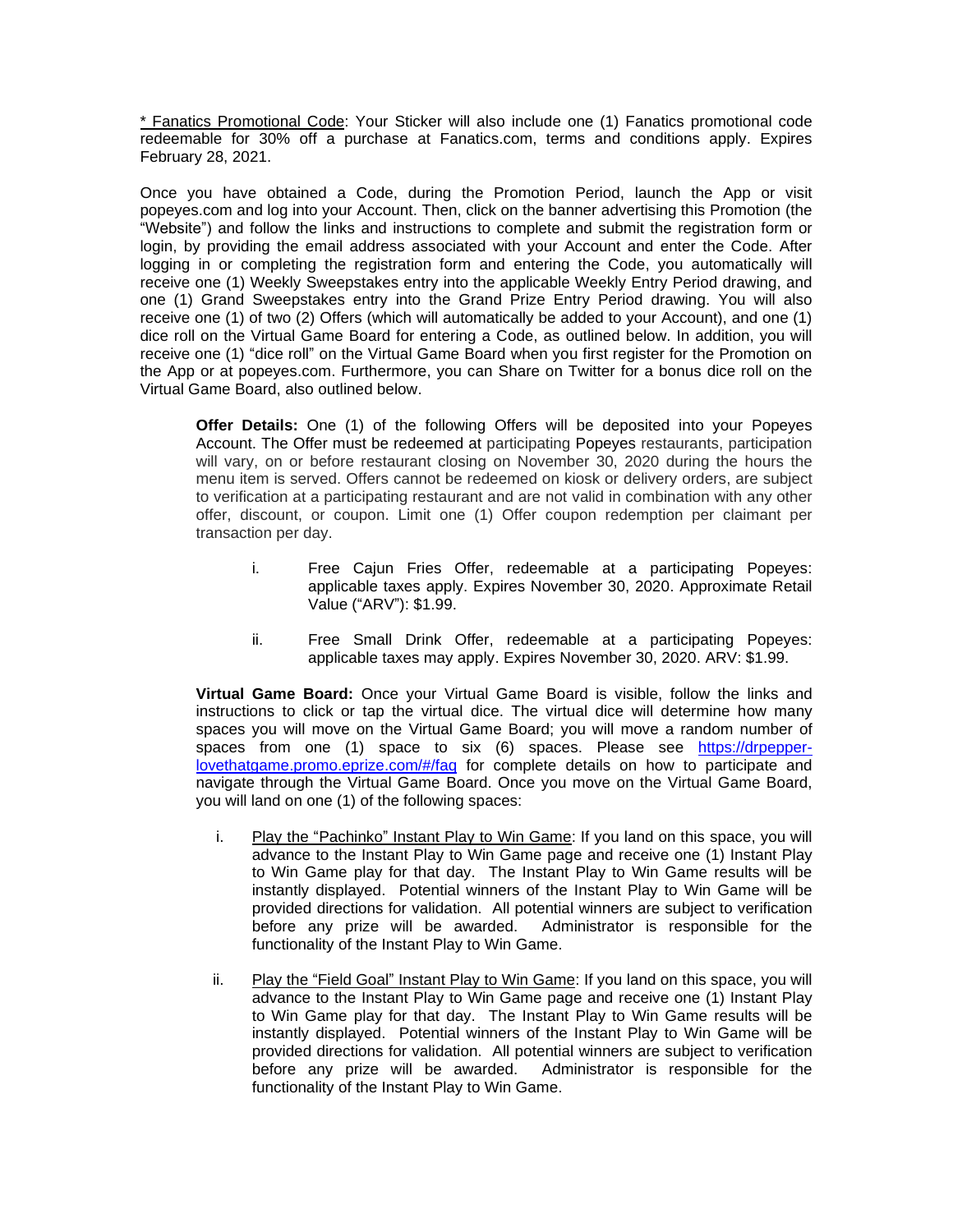- iii. Play the "X's and O's" Instant Play to Win Game: If you land on this space, you will advance to the Instant Play to Win Game page and receive one (1) Instant Play to Win Game play for that day. The Instant Play to Win Game results will be instantly displayed. Potential winners of the Instant Play to Win Game will be provided directions for validation. All potential winners are subject to verification before any prize will be awarded. Administrator is responsible for the functionality of the Instant Play to Win Game.
- iv. Receive a Bonus Sweepstakes Entry: If you land on this space, you will receive one (1) bonus Weekly Sweepstakes entry into the applicable Weekly Entry Period drawing and one (1) bonus Grand Sweepstakes entry into the Grand Prize Entry Period drawing.
- v. Roll Again: If you land on this space, you will receive one (1) bonus dice roll.
- vi. Participate in the Trivia Question(s): If you land on this space, follow the instructions to answer the proposed trivia question. Answering the applicable trivia question is just for fun.
- vii. Move ahead a Specified Number of Spaces: If you land on one (1) of these spaces, follow the instructions to immediately advance accordingly on your Virtual Game Board, either one (1); two (2); three (3) or four (4) spaces.
- viii. Complete the Loop on the Virtual Game Board: Once you rolled the virtual dice enough to move the amount of spaces necessary to complete a lap on your Virtual Game Board and land on or pass the "Go" space, you will receive three (3) bonus Weekly Sweepstakes entries into the applicable Weekly Entry Period drawing and three (3) bonus Grand Sweepstakes entries into the Grand Prize Entry Period drawing.

Limit: Each entrant may receive up to three (3) Weekly Sweepstakes entries into the applicable Weekly Entry period and three (3) Grand Sweepstakes entries per day during the Promotion Period, up to three (3) dice rolls on the Virtual Game Board per day during the Promotion Period and up to three (3) Offers per day during the Promotion Period for entering up to three (3) Codes per day during the Promotion Period. Each entrant may also receive one (1) dice roll on the Virtual Game Board for registering for the Promotion. Also, based on the space(s) on the Virtual Game Board each entrant lands on, they may earn additional dice rolls and additional Sweepstakes entries. Multiple entrants are not permitted to share the same email address or Account. Any attempt by any entrant to obtain more than the stated number of plays/entries by using multiple/different email addresses, Accounts, identities, registrations and logins, or any other methods will void that entrant's plays/entries and that entrant may be disqualified. Use of any automated system to participate is prohibited and will result in disqualification. Sponsor is not responsible for lost, late, incomplete, invalid, unintelligible or misdirected registrations, which will be disqualified. In the event of a dispute as to any registration or play, the authorized account holder of the email address used to register will be deemed to be the entrant or player. The "authorized account holder" is the natural person assigned an email address by an Internet access provider, online service provider or other organization responsible for assigning email addresses for the domain associated with the submitted address. Potential winners may be required to show proof of being the authorized account holder.

**Bonus Dice Roll on Your Virtual Game Board via Twitter Share:** During the Promotion Period, follow the links and instructions on the Website to click on the Twitter share button to Tweet a message about the Promotion on Twitter. By doing so, you will receive one (1) bonus dice roll on your Virtual Game Board. Limit: Up to one (1) bonus dice roll on the Virtual Game Board, per email address/person, per day during the Promotion Period, for sharing on Twitter.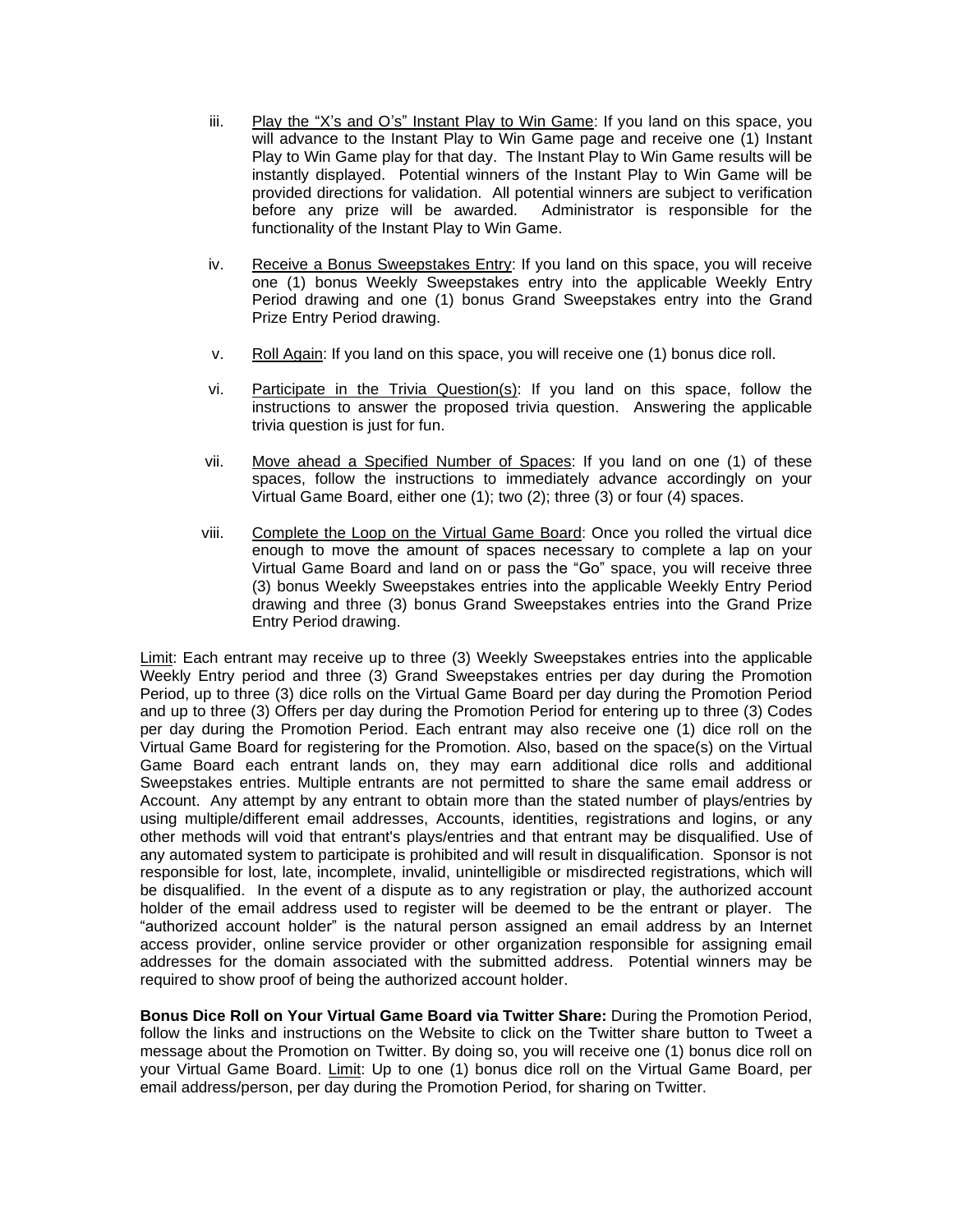**5. Sweepstakes/Instant Play to Win Game:** Administrator is an independent judging organization whose decisions as to the administration and operation of the Promotion and the selection of potential winners are final and binding in all matters related to the Promotion. Sweepstakes: Administrator will randomly select the potential Sweepstakes winners from all eligible entries received during each applicable Entry Period on or around the dates listed in Section 3 above. Non-winning Weekly Entry Period entries will carry over into any subsequent Weekly Entry Period drawing. *Due to current restrictions on non-essential businesses, the processing of mail-in entries may be delayed, and this may postpone the date of the drawings*. Instant Play to Win Game: Two thousand five (2,005) random, computer-generated winning times, one for each prize listed below, will be generated during the Promotion Period. If you are the first player to play the Instant Play to Win Game at or after one of the randomly generated times, you will be a potential instant winner of the prize indicated.

**6. ALL POTENTIAL WINNERS ARE SUBJECT TO VERIFICATION BY SPONSOR OR ADMINISTRATOR, WHOSE DECISIONS ARE FINAL AND BINDING IN ALL MATTERS RELATED TO THE PROMOTION. AN ENTRANT IS NOT A WINNER OF ANY PRIZE, EVEN IF THE INSTANT PLAY TO WIN GAME OR SWEEPSTAKES SHOULD SO INDICATE, UNLESS AND UNTIL ENTRANT'S ELIGIBILITY, AND THE POTENTIAL WINNER HAS BEEN VERIFIED AND ENTRANT HAS BEEN NOTIFIED THAT VERIFICATION IS COMPLETE. SPONSOR WILL NOT ACCEPT SCREEN SHOTS OR OTHER EVIDENCE OF WINNING IN LIEU OF ITS VALIDATION PROCESS. ANY PLAY THAT OCCURS AFTER THE SYSTEM HAS FAILED FOR ANY REASON IS DEEMED A DEFECTIVE PLAY, IS VOID AND WILL NOT BE HONORED.**

**7. Verification of Potential Winners:** Receiving a prize is contingent upon compliance with these Official Rules. The potential Sweepstakes winners will be notified by email or phone. Each potential Sweepstakes prize winner (parent/legal guardian if winner is a minor in his/her state of residence) will be required to sign and return a Declaration of Compliance, Liability Waiver, and where not prohibited, a Publicity Release ("Declaration") which must be received by Administrator, within five (5) days of the date notice or attempted notice is sent, in order to claim the prize. If a potential winner of any prize cannot be contacted or fails to sign and return the Declaration or provide any other requested information within the required time period (if applicable), or prize is returned as undeliverable, potential winner forfeits the prize. In the event that a potential winner of a prize valued over \$25.00 forfeits the prize or is disqualified for any reason, Sponsor will award the applicable prize to an alternate winner by random drawing from among all remaining eligible entries. There will be three (3) alternate drawings after which the applicable prize will remain unawarded. Unclaimed prizes valued at \$25.00 or less will not be awarded.

#### **8. Prizes:**

## **Sweepstakes Prizes:**

ONE (1) GRAND SWEEPSTAKES PRIZE: The Grand Prize winner will receive the "Home Tailgate Package" consisting of one (1) \$9,000.00 check for spending money; one (1) home theater sound system; winner's choice of one (1) of the following: one (1) 65" LED Smart TV OR an outdoor theater system; one (1) \$2,000.00 gift card for theatre seats, Terms and Conditions apply; one (1) giant wooden block stacking game; one (1) corn hole game; one (1) Bluetooth speaker; one (1) cooler; four (4) Dr Pepper tumblers; four (4) collapsible cup coolers; one (1) football and one (1) darts game. ARV: \$15,135.00.

Odds of winning the Grand Sweepstakes Prize depend on the number of eligible entries received during the Promotion Period.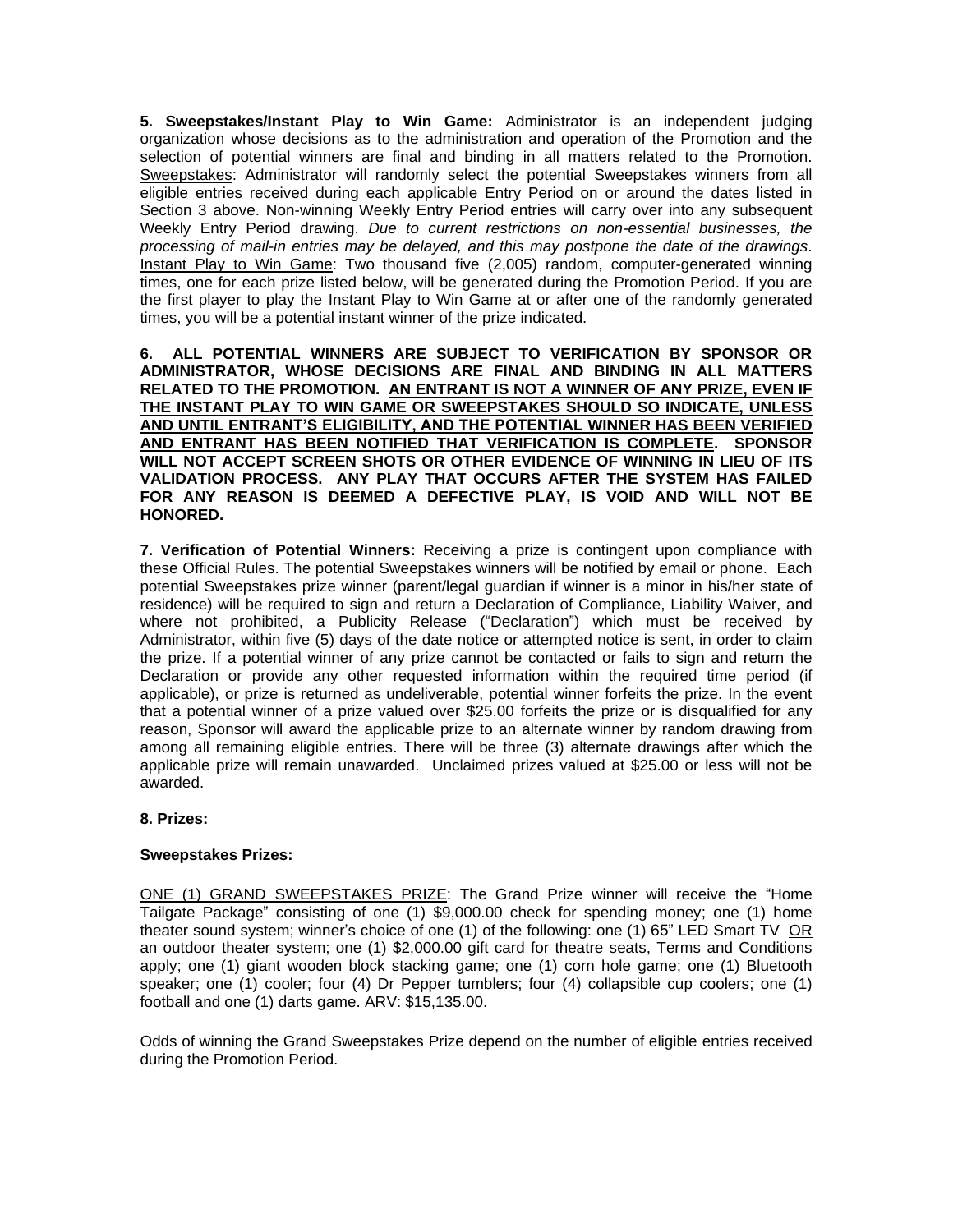SIX (6) WEEKLY SWEEPSTAKES PRIZES (one (1) awarded per Weekly Entry Period): Each Weekly Prize winner will receive the "Tailgate Gaming Package" consisting of one (1) corn hole game; one (1) giant wooden block stacking game; one (1) football and one (1) Bluetooth speaker. ARV: \$622.04.

Odds of winning a Weekly Sweepstakes Prize depend on the number of eligible entries received during the applicable Weekly Entry Period.

| <b>Prize</b><br>Quantity | <b>Prize Description</b>           | <b>ARV</b> |
|--------------------------|------------------------------------|------------|
| 5                        | \$100.00 Fanatics Promotional Code | \$100.00   |
| 450                      | \$25.00 Fanatics Promotional Code  | \$25.00    |
| 1.550                    | \$15.00 Fanatics Promotional Code  | \$15.00    |

#### **Instant Play to Win Game Prizes:**

Odds of winning an Instant Play to Win Game prize depend on the number of Instant Win prizes available divided by the number of eligible Instant Play to Win Game plays.

For All Fanatics Promotion Codes: Terms and conditions apply. Each Code expires February 28, 2021.

For All Prizes: The actual value of electronic prizes is subject to price fluctuations in the consumer marketplace based on, among other things, any gap in time between the date the ARV is estimated for purposes of these Official Rules and the date the prize is awarded or redeemed. No cash equivalent and all prizes are non-transferable, and no substitution will be made except as provided herein at the Sponsor's sole discretion. Sponsor reserves the right to substitute a prize for one of equal or greater value if the designated prize should become unavailable for any reason. Winners are responsible for all taxes and fees associated with prize receipt and/or use. Prizes will be fulfilled approximately 8-10 weeks after the conclusion of the Promotion but may be delayed if the drawings are delayed. TOTAL ARV OF ALL PRIZES: \$53,867.24. Limit: One (1) Sweepstakes Grand prize, one (1) Sweepstakes Weekly prize and up to five (5) Instant Play to Win Game prizes per person.

**9. Release:** By receipt of any prize, winner agrees to release and hold harmless Sponsor, Popeyes Louisiana Kitchen, Fanatics, Administrator, Twitter, Inc. and all of their respective subsidiaries, affiliates, suppliers, distributors, advertising/promotion agencies and each of their respective parent companies and each such company's officers, directors, employees and agents (collectively, the "Released Parties") from and against any claim or cause of action, including, but not limited to, personal injury, death, or damage to or loss of property, arising out of participation in the Promotion or receipt or use or misuse of any prize.

**10. Publicity:** Except where prohibited, participation in the Promotion constitutes winner's consent to Sponsor's and its agents' use of winner's name, likeness, photograph, voice, opinions and/or hometown and state for promotional purposes in any media, worldwide, without further payment or consideration.

**11. General Conditions:** Sponsor reserves the right to cancel, suspend and/or modify the Promotion, or any part of it, if any fraud, technical failures, human error or any other factor impairs the integrity or proper functioning of the Sweepstakes or Instant Play to Win Game, or any event or cause beyond Sponsor's control (e.g. events such as natural calamities, national emergencies, wide spread illnesses, declarations of war, acts of God, acts of terrorism) interferes with any aspect of the Sweepstakes or Instant Play to Win Game, including but not limited to fulfillment of the prize(s), as determined by Sponsor in its sole discretion. In such event, Sponsor reserves the right to modify the prizes offered herein and to award the prizes at random from among the